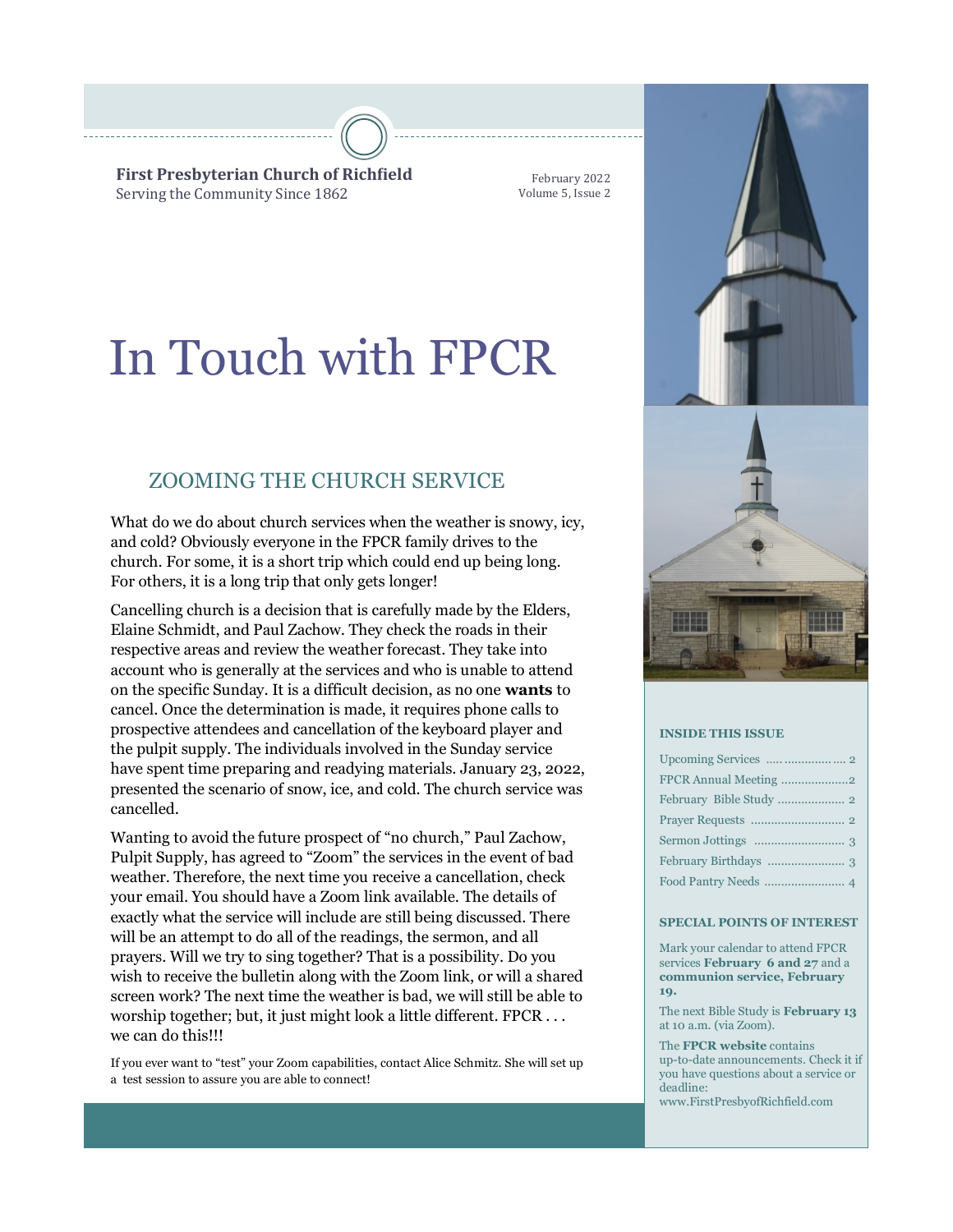## UPCOMING **SERVICES**

*All are welcome for upcoming 10 a.m. Sunday Services.*

> *February 6* **Fifth Sunday after Epiphany**

*February 19* **Saturday Communion Service 2:30 PM Annual Meeting Follows the Service**

> *February 27* **Seventh Sunday after Epiphany (Rescheduled from February 20.)**

*Updated information is posted on the website: www.FirstPresbyofRichfield .com*

# ELDERS AND BOARD OF DEACONS

*Elders* **Carol Frank Jim Frank Debbie Heppe Melissa Kujawa Rick Romanski**

*Clerk of Session* **Elaine Schmidt**

*Deacons* **Emma Kujawa Cathy Romanski**

## FEBRUARY 19—COMMUNION SERVICE AND ANNUAL MEETING

Saturday, **February 19**, is an important day at FPCR. Beginning at 2:30 p.m., **Pastor Cathy Manthei** will conduct a communion service. All are welcome, and we would love to see you!

Following the service, the 2021 Annual Meeting will be held. This is the one meeting a year at which FPCR members gather to review the business of the church. Reports are given about various aspects of the day-to-day operations. Voting for new officers takes place. This year, the session has one opening to fill/refill Melissa Kujawa's position. There are no openings for the Board of Deacons.

Not only does the Annual Meeting fulfill the needs of FPCR, it also addresses a State of Wisconsin requirement to hold an annual meeting since FPCR is organized as a domestic, non-stock corporation.

We hope to see you on the 19th!

*Download your worries and get online with God.*



## PRAYER REQUESTS

Please pray for the following individuals who have health concerns:

**Carol Frank**



BIBLE STUDY ON FEBRUARY 13

The next adult Bible Study will be held **Sunday, February 13**, **at 10** 



**a.m. via Zoom.** Using the study materials, the group will discuss John 5.

Since this will be an online meeting, you will receive a link to participate on Thursday, February 10. If you would like to join for the first time, we would love to have you. Please either email FPCR or contact Elaine Schmidt.



**Jim Frank**

**Jim Frank's Son, Tom**

**Ron Grunke**

**Ron Grunke's Daughter, Shelley**

**Joyce Koehn**

**Daryl Schmidt**

**Allen Schoeni's Friend, Toni**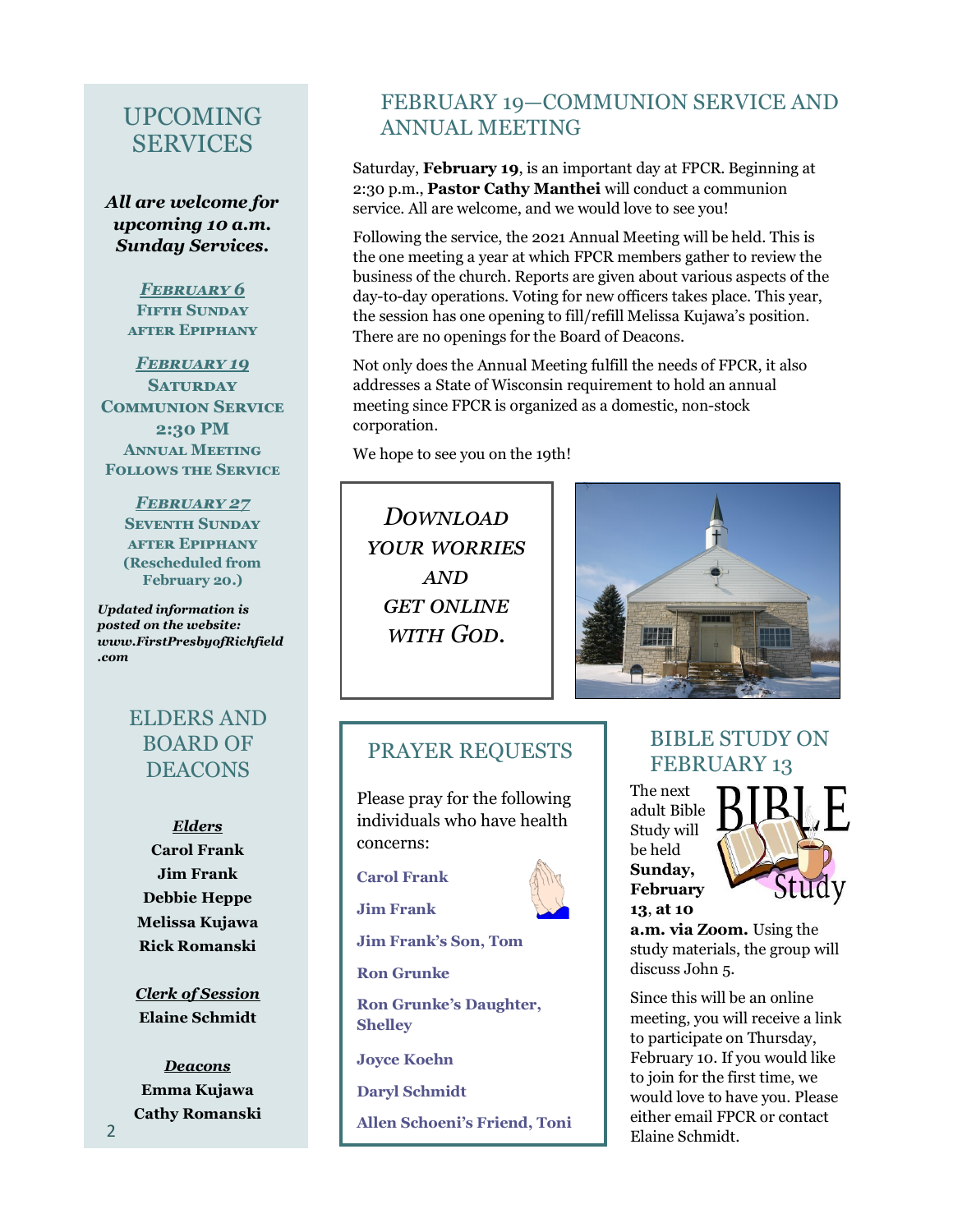

# SERMON JOTTINGS

*With our present schedule, it is sometimes difficult to follow the continuum of church lessons and sermons. Here are the summary notes from the January service by Pulpit Supply Mr. Paul Zachow, MAPS/Chaplain.* 

## Date: **January 9, 2022** Text: **Isaiah 60:1-6** Sermon: *Your Light Has Come*

*This lesson was delivered on January 9 which was Epiphany—the day we celebrate the wise men following the star to find the newborn Jesus in Bethlehem and bring him gifts. King Herod wanted to find Jesus. Herod said it was to see the baby, but King Herod actually* 

*wanted Jesus killed. The wise men were warned in a dream not to tell Herod. They did not tell and went home another way.* 

*The wise men were priests and people of authority. Herod had sent them to spy on the baby Jesus. However, they chose to follow the light of Jesus and God. This beginning created the dynamic tension between Jesus and the empire which would continue throughout his ministry.*

*The scripture in Isaiah was about following the light of the star. The scene for the scripture passage is set in the midst of the exiles in Babylon from Israel. The people longed for love and for hope.*

- Jesus came into our midst to enact the kin-dom of God—not the corrupt, selfish, oppressive ways of the empire.
- Jesus is our gift from God. God wanted to welcome all people, love all people, and accept them as people of worth and dignity.
- We are called to worship Jesus and to accept his ways—not the world's ways. This is being the church for all people.
- The scripture is about following the light—now and always.
- We are called to follow the light in our lives, in this church, in our society, and in our world—always.
- He came to earth to bring the love of God to all people and to change the craziness of his time and place. We are called to do no less in the present time and place.

## *Arise, shine, for your light has come!*

*Be an agent of God's peace, new life and light, and the love of Christ anew in our lives and in our world for all people—now and always!*

*There are no January 23 notes since the service was cancelled due to weather.*

**Do NOT be THAT person who arrives at FPCR on Sunday, February 20, to find the door still locked! Remember: The February 20 service was switched**  Do NOT be THAT person who arrives at FPCR on<br>Sunday, February 20, to find the door still locked!<br>Remember: The February 20 service was switched<br>to February 27! See you then.



# **HAPPY** BIRTHDAY

to the following individuals with birthdays in **February**. We wish you many more years of God's blessings.

**- Joyce Koehn - Brenda Schmidt - Shira Gui - Daryl Schmidt - Mike Heppe**



# **HAPPY** ANNIVERSARY

to the following couple who is celebrating their wedding anniversary in **February**. May the Lord bless you and keep you for many more years to come!

**12 - Daryl and Brenda Schmidt**